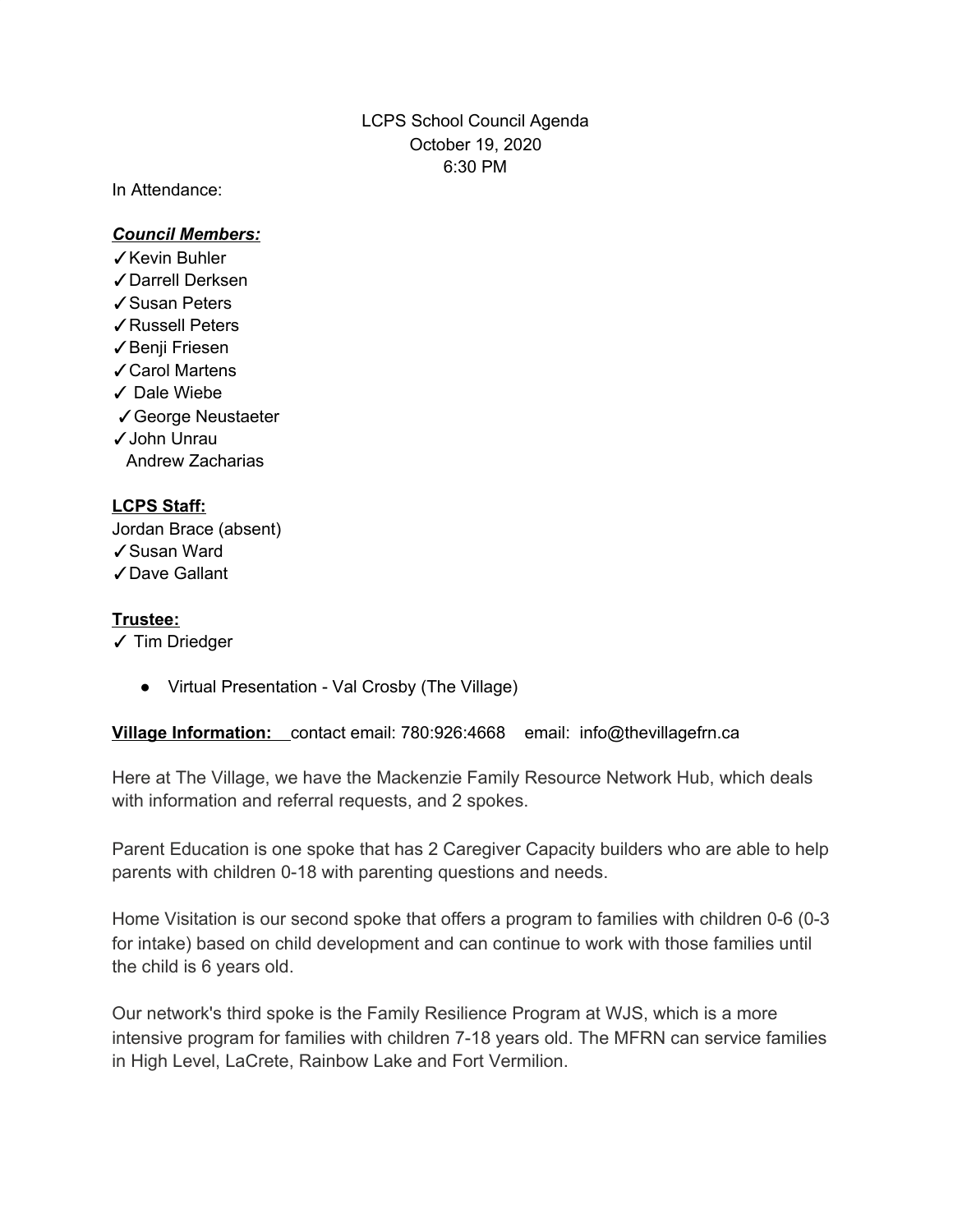- 1. Call to order (presentation started at 6:35 pm)
- 2. Approval of Agenda ( Susan P).

Darrell Derksen (Chair) Dale Wiebe (Vice-chair)

3. School Report (Susan Ward) LINK to [report](https://docs.google.com/document/d/1SdplPIf442GZAOvO6Y5AbOyDH6LoJvmle548kT0tEp4/edit?usp=sharing)

### School Report

### **Enrollment Count**

- $\rightarrow$  342 students doing in school learning
- $\rightarrow$  23 doing on-line learning
- We have 80 students that are not enrolled at LCPS
- 20 students have moved away from La Crete
- 37 are enrolled at the Learning Store
- 9 students have quit school to work
- 11 students are enrolled through a Christian Academy
- 3 students are away playing hockey (currently)
- ❖ We do expect several students to return for quad 2 that were not here in quad 1.

#### **Diplomas**

The government has made diploma exams optional. We were to offer ELA 30-1 & 2, Social 30-1 & 2 and Biology 30. All but 2 of our students have opted out of writing.

Dave and I contacted the post secondary institutions that our students are considering attending to ensure that they did not require diplomas to be written.

#### **Quads**

We have been receiving lots of feedback on the quad. Most favorable with a few concerns,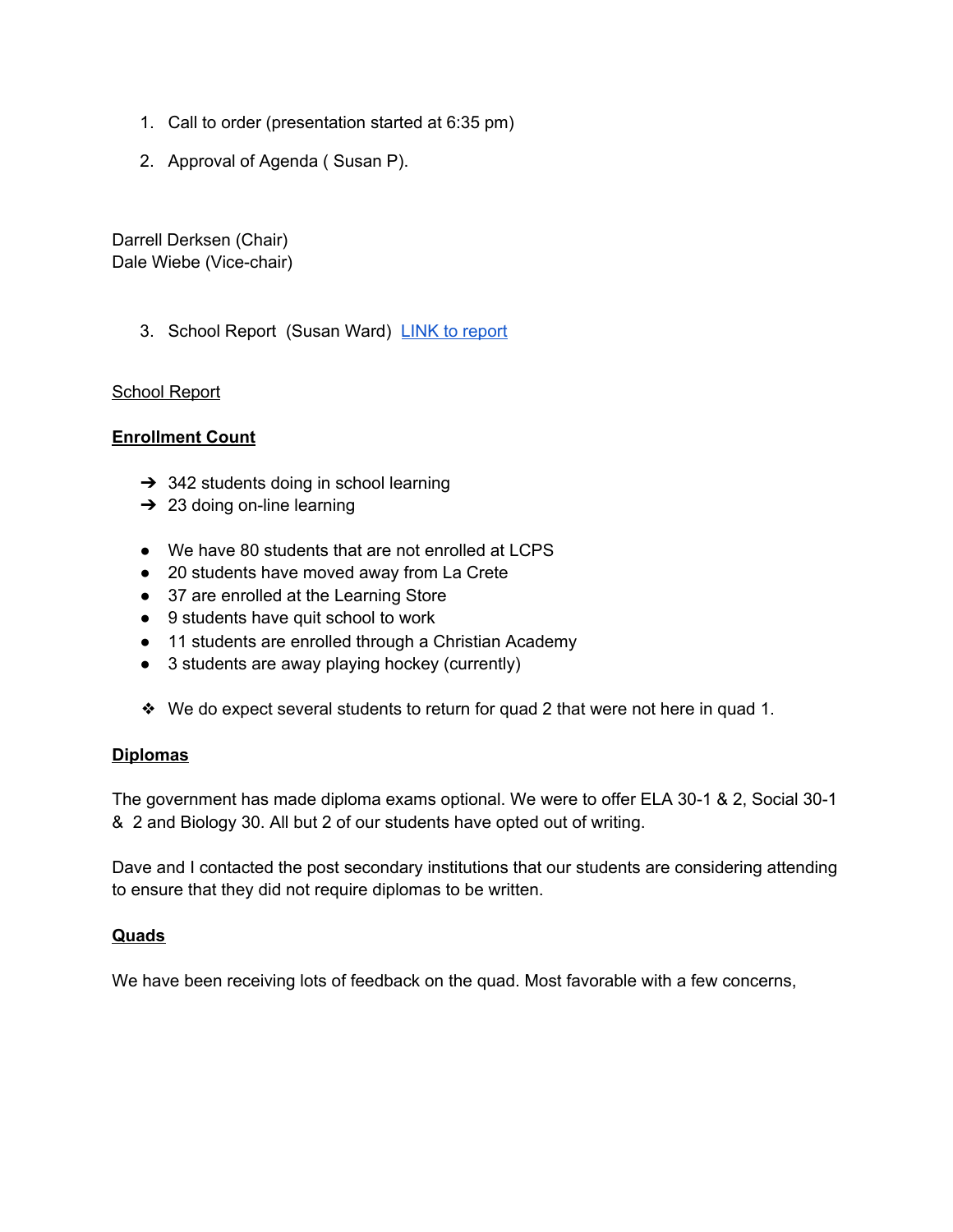## **Extra-Curricular**

A letter has been drafted and sent to Central Office regarding extra-curricular activities outlining how we would maintain the safety of our students while still offering some after school activity. We have not heard back from Central Office as of yet.

### **Graduation**

Students have been given a virtual presentation on purchasing graduation rings. We are not allowed to have grad photos done in the building. We have arranged for Life Touch to come up to do the photos on the regular dates and we have rented the barn for the photos to be done.

### **Parent-Teacher**

We have done one round of parent-teacher conferences (grades 8-12) over the phone. Grade 7s will do their calls after report cards go home in November. We will continue with parent-teacher in this format until we are given permission to do face to face.

### **Remembrance Day**

We will be holding a virtual Remembrance Day ceremony on November 10th.

### **Connectivity**

❖ Lancer Themed Contest

We are holding a Lancer themed carving contest to promote school spirit and connectivity. Students will vote on their favorite display (they can't vote on their own).

★ Lancer Clothing

The deadline for purchasing Lancer clothing is October 25th.

★ Citizenship Awards/Academic Awards

We handed these out and did a live stream so all of the students could watch. We will do our academic awards in the next couple of weeks. We will do these a grade or two at a time.

★ Gold Card Draws

We will do monthly gold card draws on a live stream.

★ Oh Canada